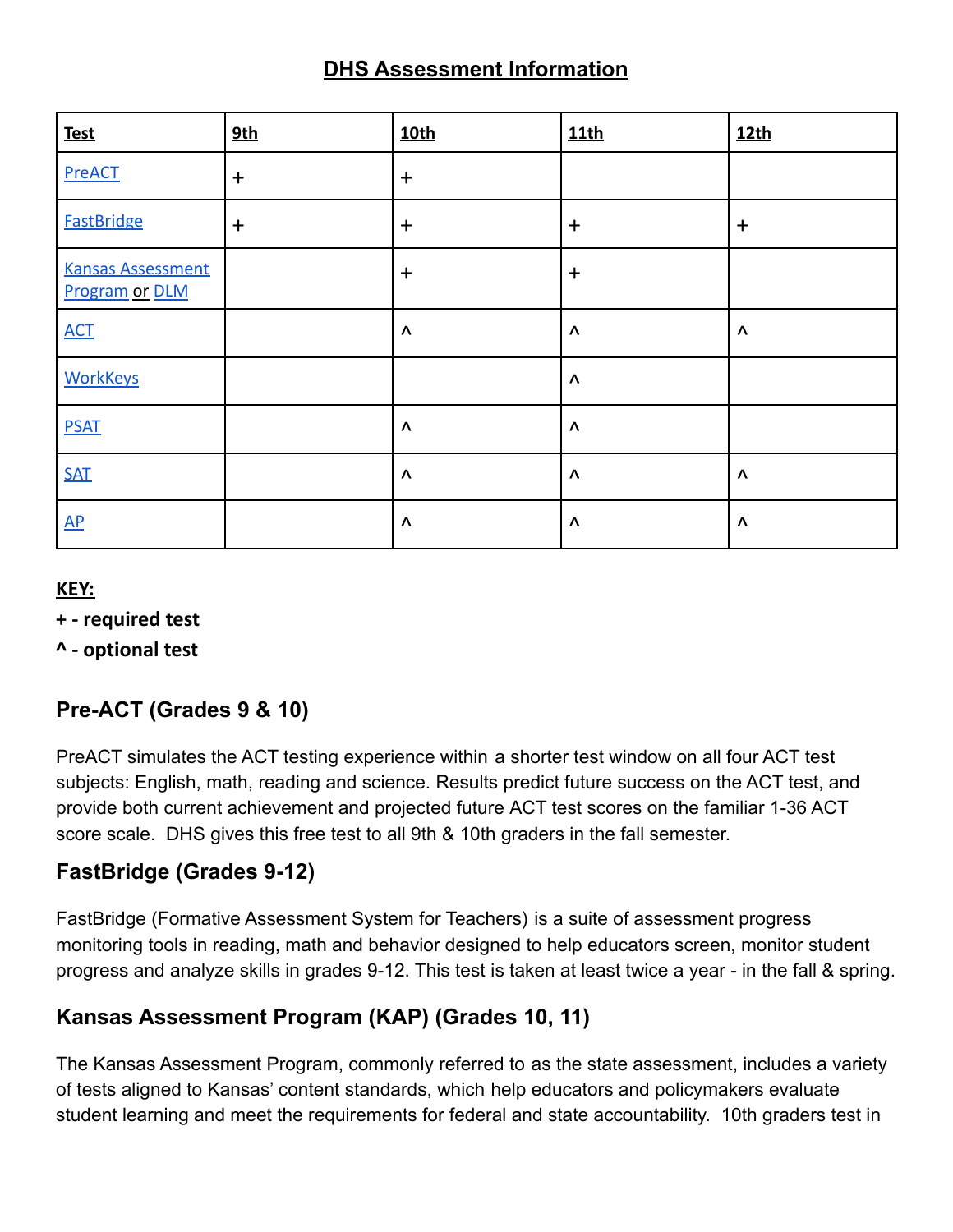the spring on reading and math; 11th graders test in the spring on science and every-other-year in social studies.

## **Dynamic Learning Map (DLM) (Grades 10, 11)**

The DLM is guided by the core belief that all students should have access to challenging grade-level content. The DLM Alternate Assessment System will let students with significant cognitive disabilities show what they know in ways that traditional multiple-choice tests cannot. The DLM system is designed to map a student's learning throughout the year. The system will use items and tasks that are embedded in day-to-day instruction. In this way, testing happens as part of instruction, which both informs teaching and benefits students. The subjects tested are English language arts, Mathematics, Science.

# **ACT (Grades 10-12)**

The ACT is a nationally administered standardized test produced by ACT, Inc. Colleges and universities use students' scores on the ACT in the admissions process as a measure of college readiness, and, in some cases, for course placement purposes. ACT sets national test dates.

In February, the ACT is offered for free to all juniors who will take it at DHS during the school day.

# **WorkKeys (Grade 11)**

The WorkKeys is a job skills assessment. It measures hard and soft skills relevant to any occupation and consists of 3 tests: Workplace Documents - 35 items; 55 minutes, Applied Math - 34 items; 55 minutes & Graphic Literacy - 38 items; 55 minutes. This assessment is an optional assessment provided to juniors for free each February. Parents must opt their student in for this assessment.

## **College Board PSAT/NMSQT (Grades 9-11)**

The PSAT is the Preliminary Scholastic Aptitude Test. It measures critical reading, math problem solving skills, and writing skills. The test is offered for 10<sup>th</sup> graders as a practice test and for 11<sup>th</sup> graders for consideration for the National Merit Program.

By taking the PSAT/National Merit exam, students can practice for the actual SAT college entrance exam, get information from colleges by participating in the Student Search Service, and enter scholarship programs. You will also be able to use the College Board QuickStart program to access free resources and information about college and career planning. The PSAT is offered at DHS in October each year.

# **Advanced Placement (AP) Assessments (Optional, High School)**

Advanced Placement (AP) is a program created by the College Board which offers college-level curricula and examinations to high school students. The AP curriculum for each of the various subjects is created for the College Board by a panel of experts and college-level educators in that field of study. For a high school course to have the AP designation, the course must be audited by the